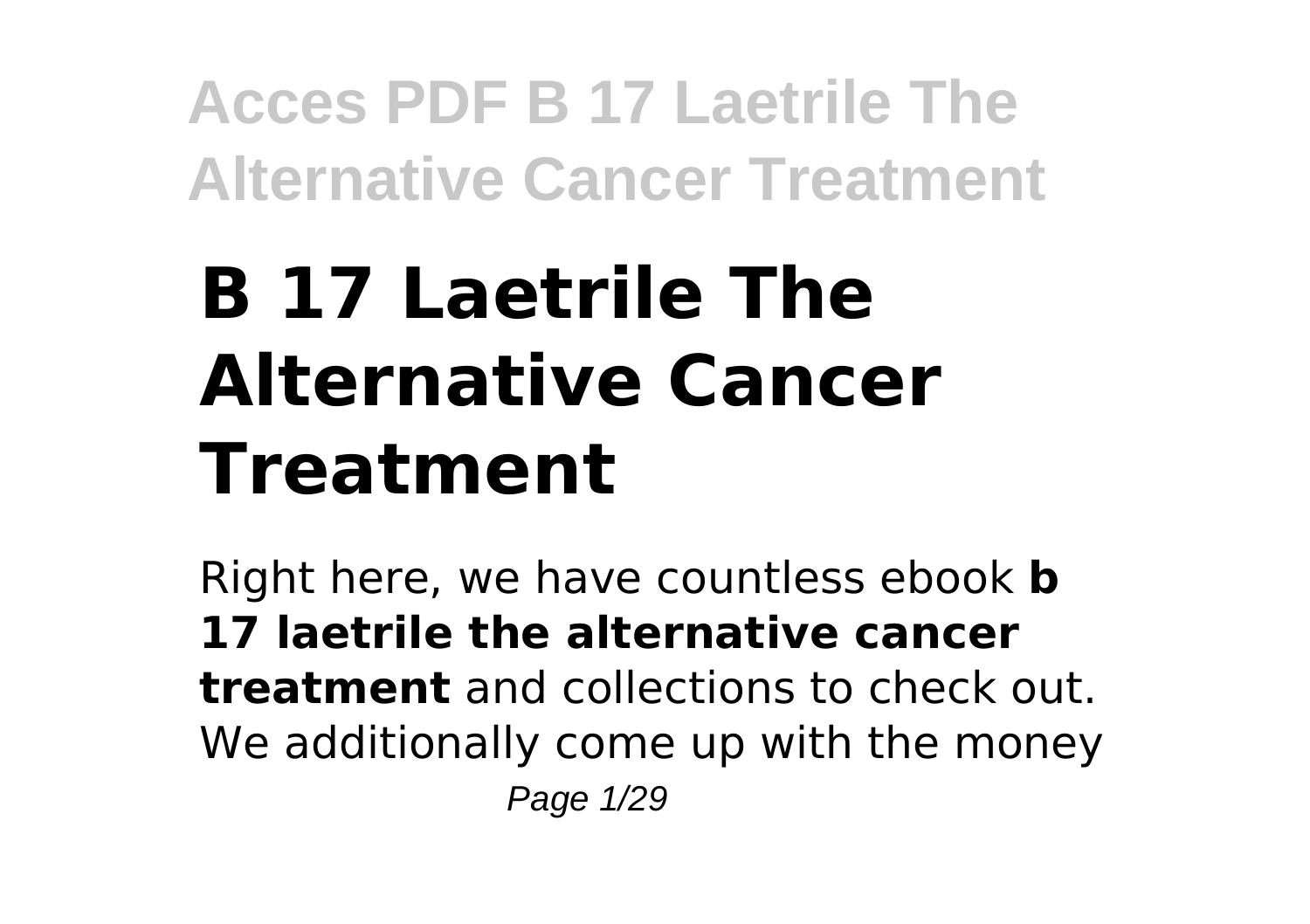for variant types and afterward type of the books to browse. The agreeable book, fiction, history, novel, scientific research, as capably as various further sorts of books are readily affable here.

As this b 17 laetrile the alternative cancer treatment, it ends up visceral one of the favored book b 17 laetrile the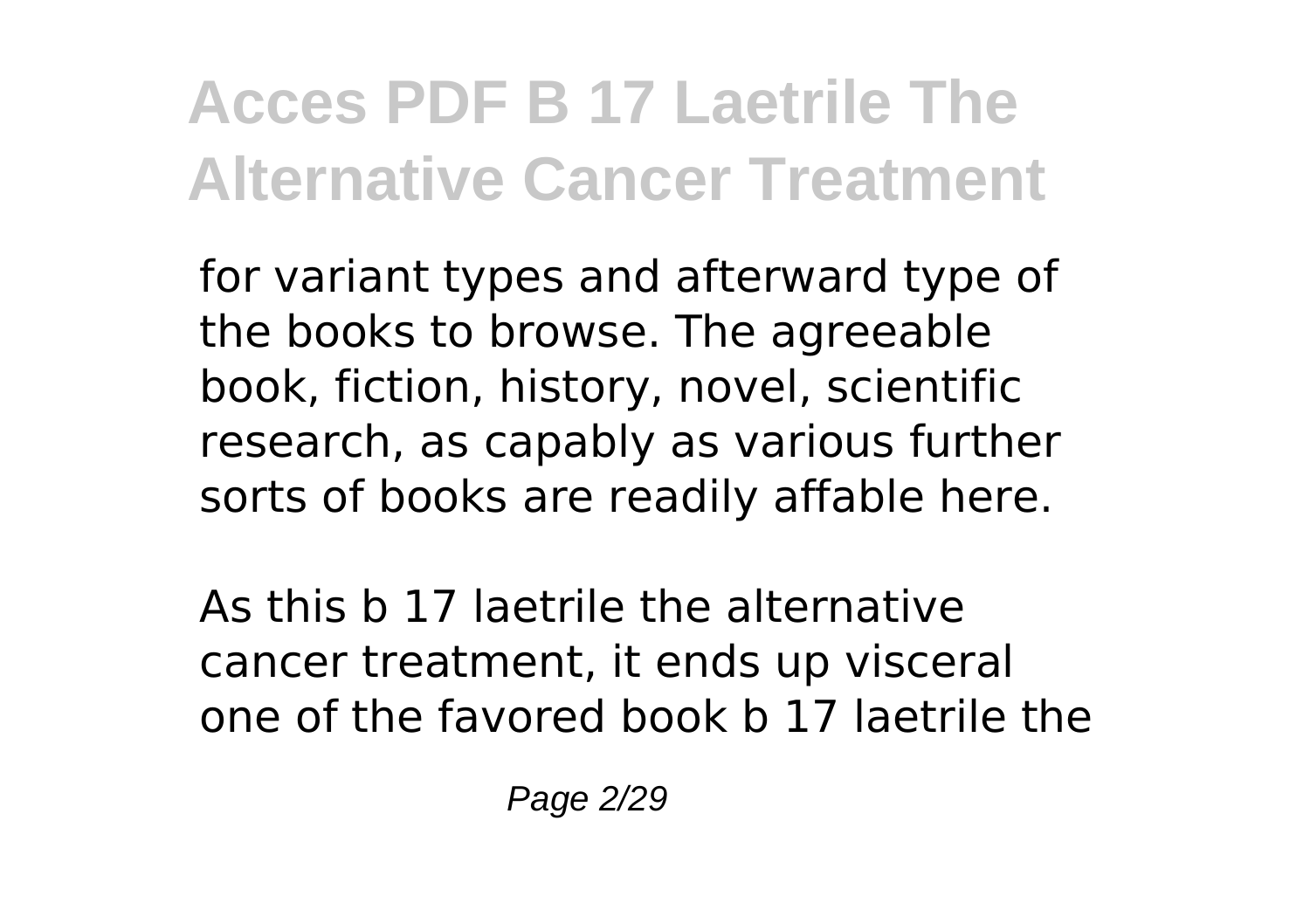alternative cancer treatment collections that we have. This is why you remain in the best website to see the incredible ebook to have.

To stay up to date with new releases, Kindle Books, and Tips has a free email subscription service you can use as well as an RSS feed and social media

Page 3/29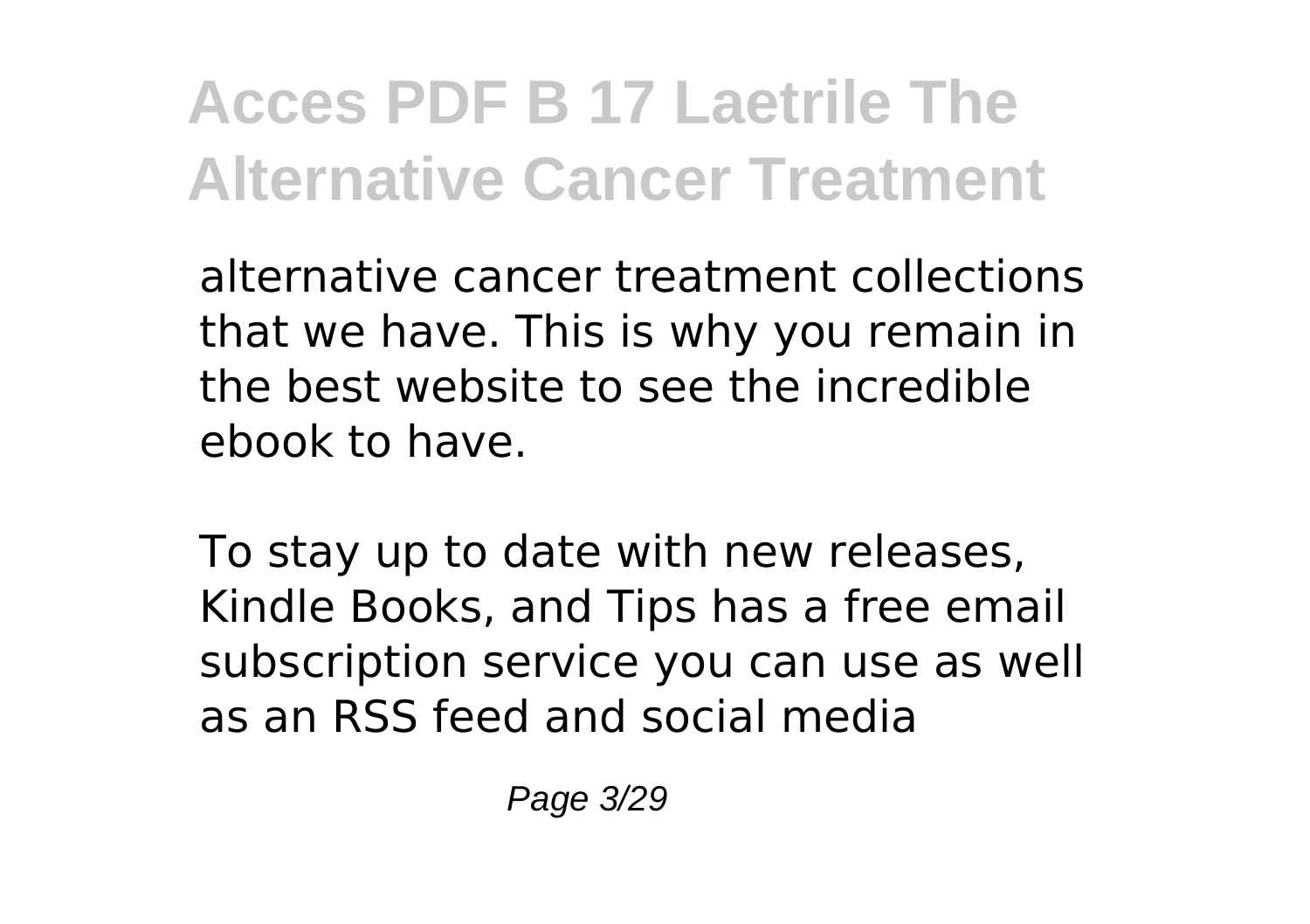accounts.

#### **B 17 Laetrile The Alternative**

B-17 / Laetrile: The Alternative Cancer Treatment Suppressed For Over 50 Years "A control for cancer is known, and it comes from nature, but it is not widely available to the public because it cannot be patented, and therefore is not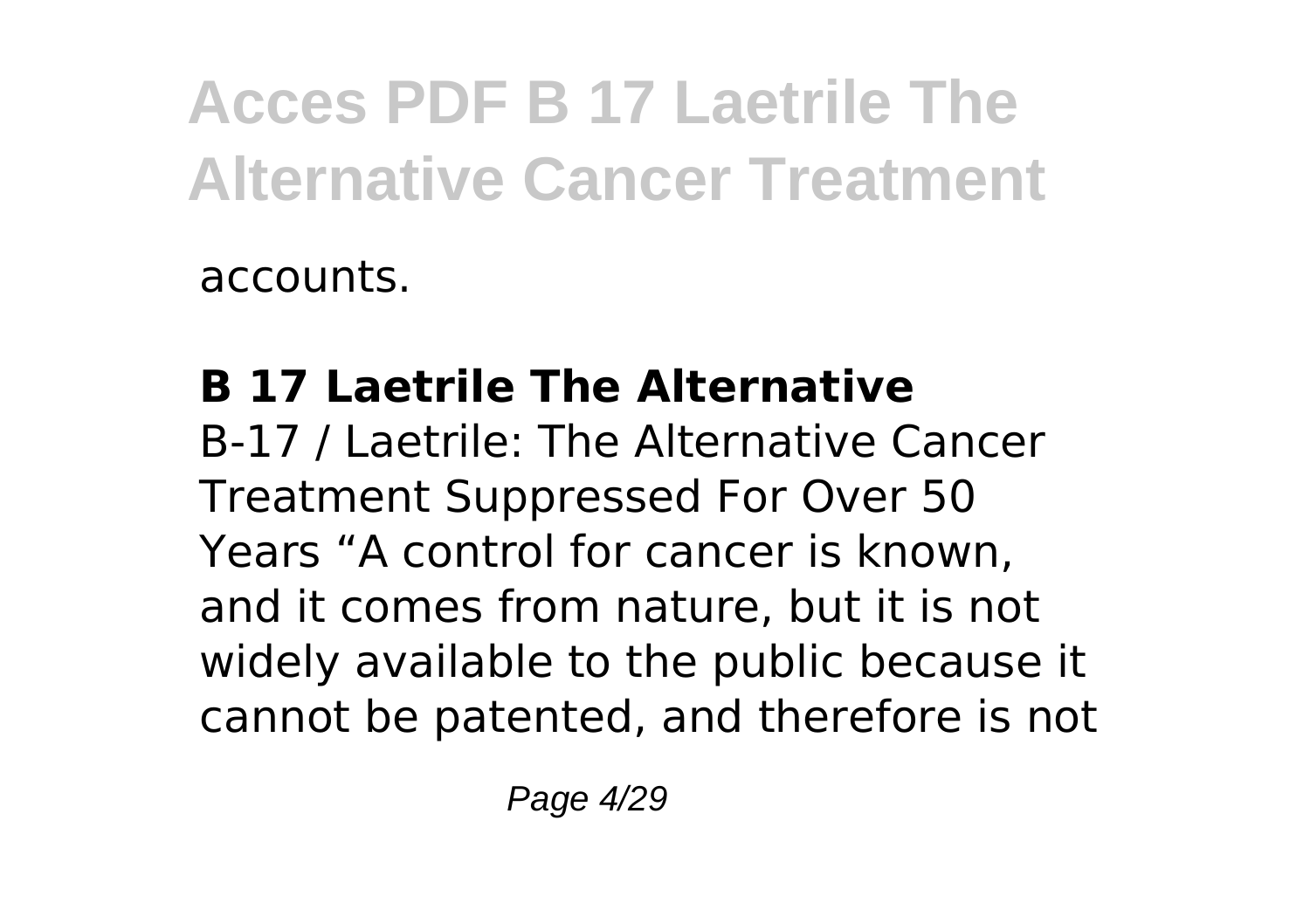commercially attractive to the pharmaceutical industry."

#### **B-17 / Laetrile: Alternative Cancer Treatment Suppressed**

Laetrile / B-17: The Alternative Cancer Treatment Suppressed For Over 50 Years February 25, 2015 admin Leave a comment "A control for cancer is known,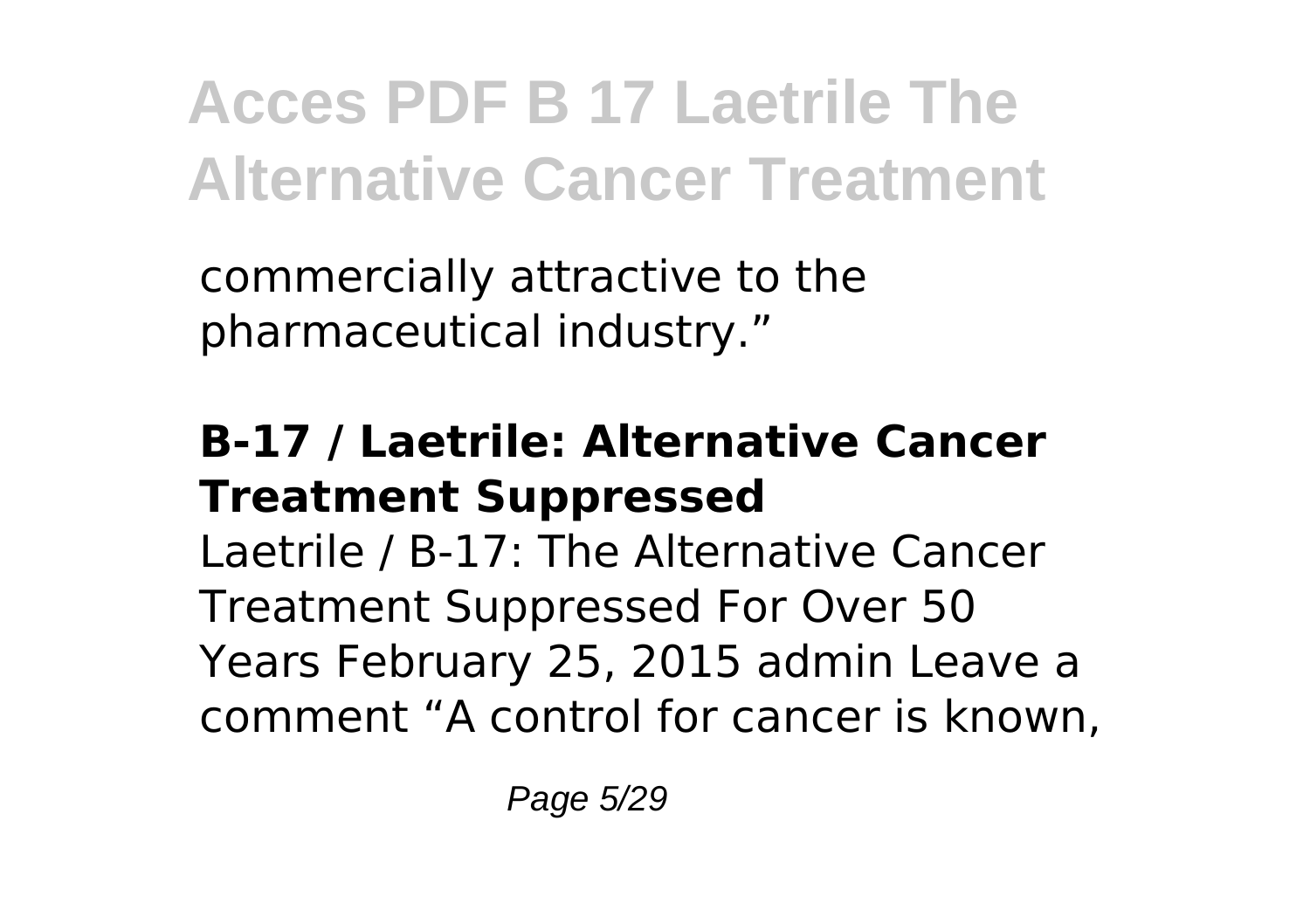and it comes from nature, but it is not widely available to the public because it cannot be patented, and therefore is not commercially attractive to the pharmaceutical industry."

#### **Laetrile / B-17: The Alternative Cancer Treatment ...**

Laetrile (amygdalin or vitamin B17)

Page 6/29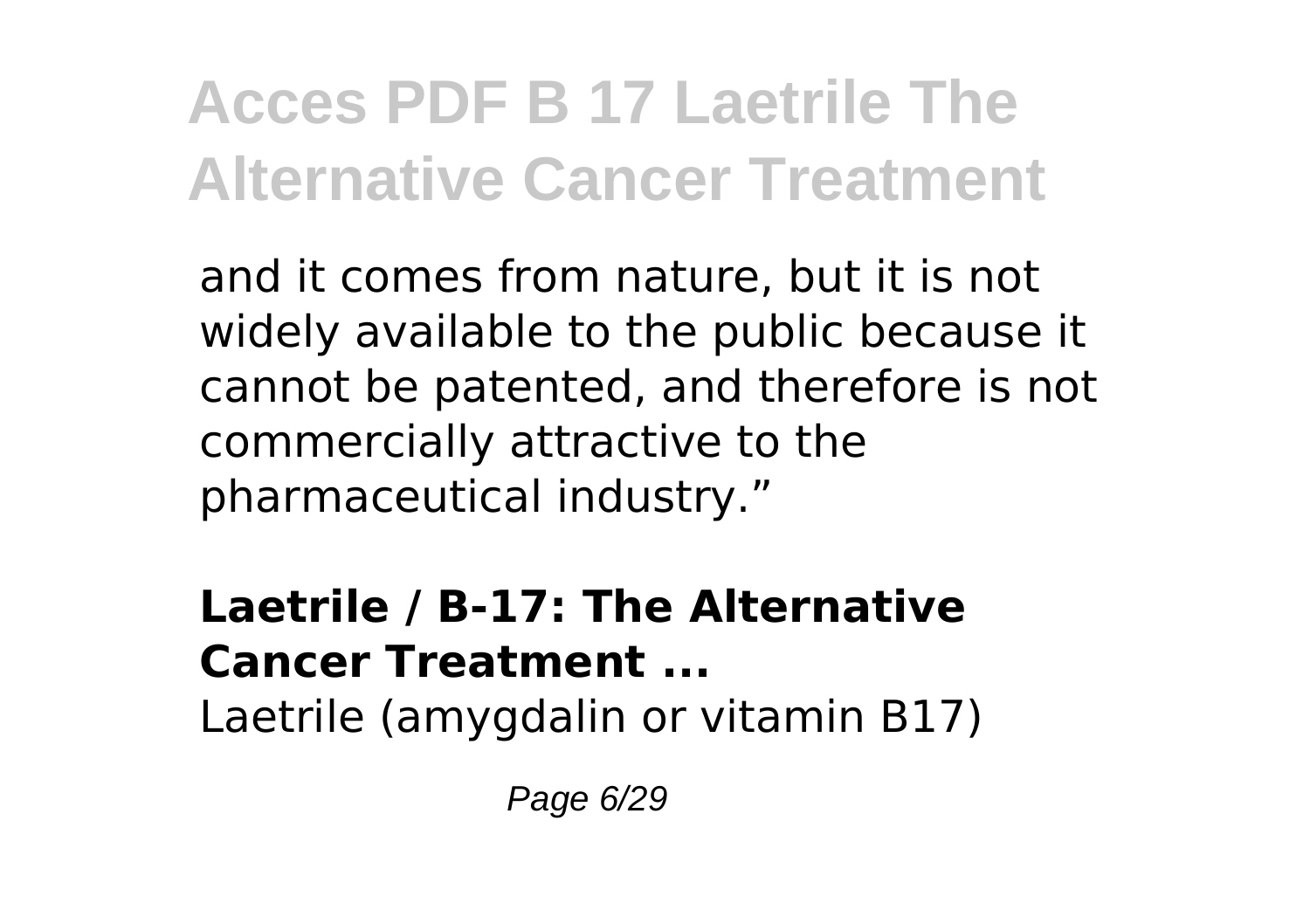Laetrile is promoted as an alternative cancer treatment. There is not enough reliable evidence that it works. Summary. Laetrile is a man-made form of amygdalin, a plant substance found in some nuts, plants and seeds of fruit. Claims that laetrile or amygdalin can treat cancer are not backed up by research.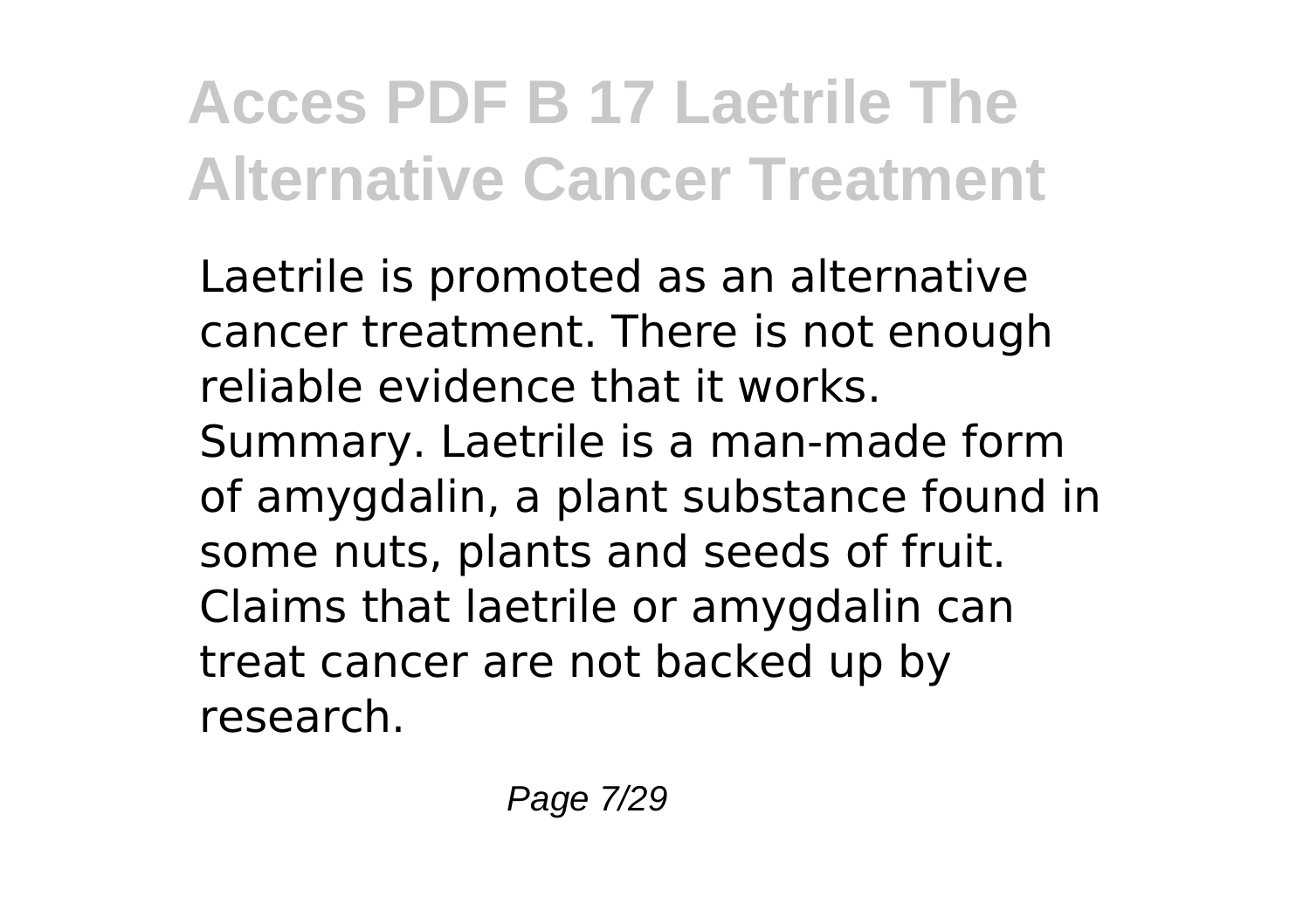#### **Laetrile (amygdalin or vitamin B17) | Complementary and ...**

Amygdalin. Vitamin B-17. Laetrile. For many people, the names are interchangeable. But there are distinct differences. Amygdalin is a natural substance that's found in raw nuts like almonds and the seeds and kernels of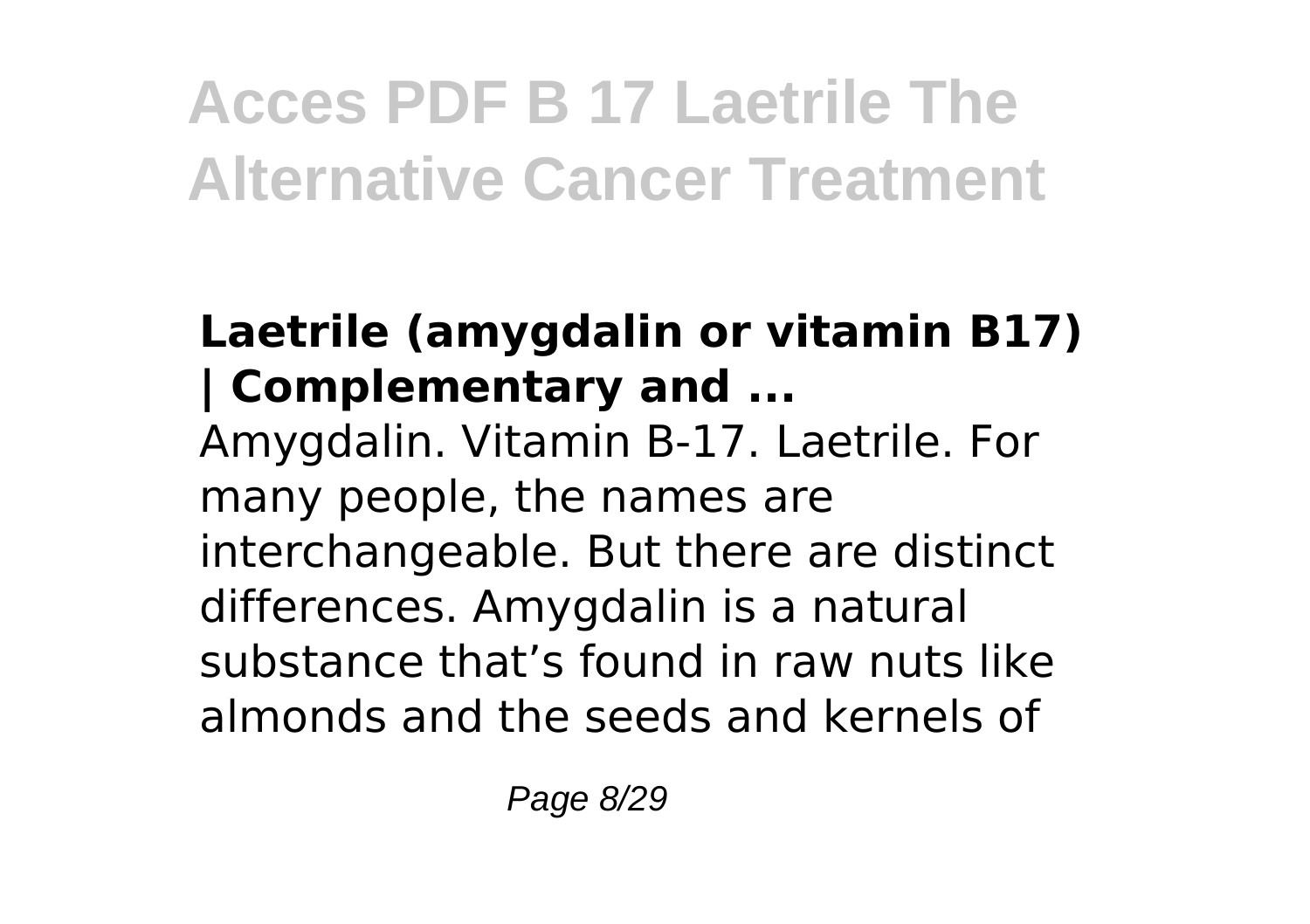many fruits, particularly apricots. It's also present in lima beans, clover, sorghum and many other things.

#### **Vitamin B-17 vs. Laetrile - Everything You Need to Know**

mygdalin. Vitamin B-17. Laetrile. For many people, the names are interchangeable. But there are distinct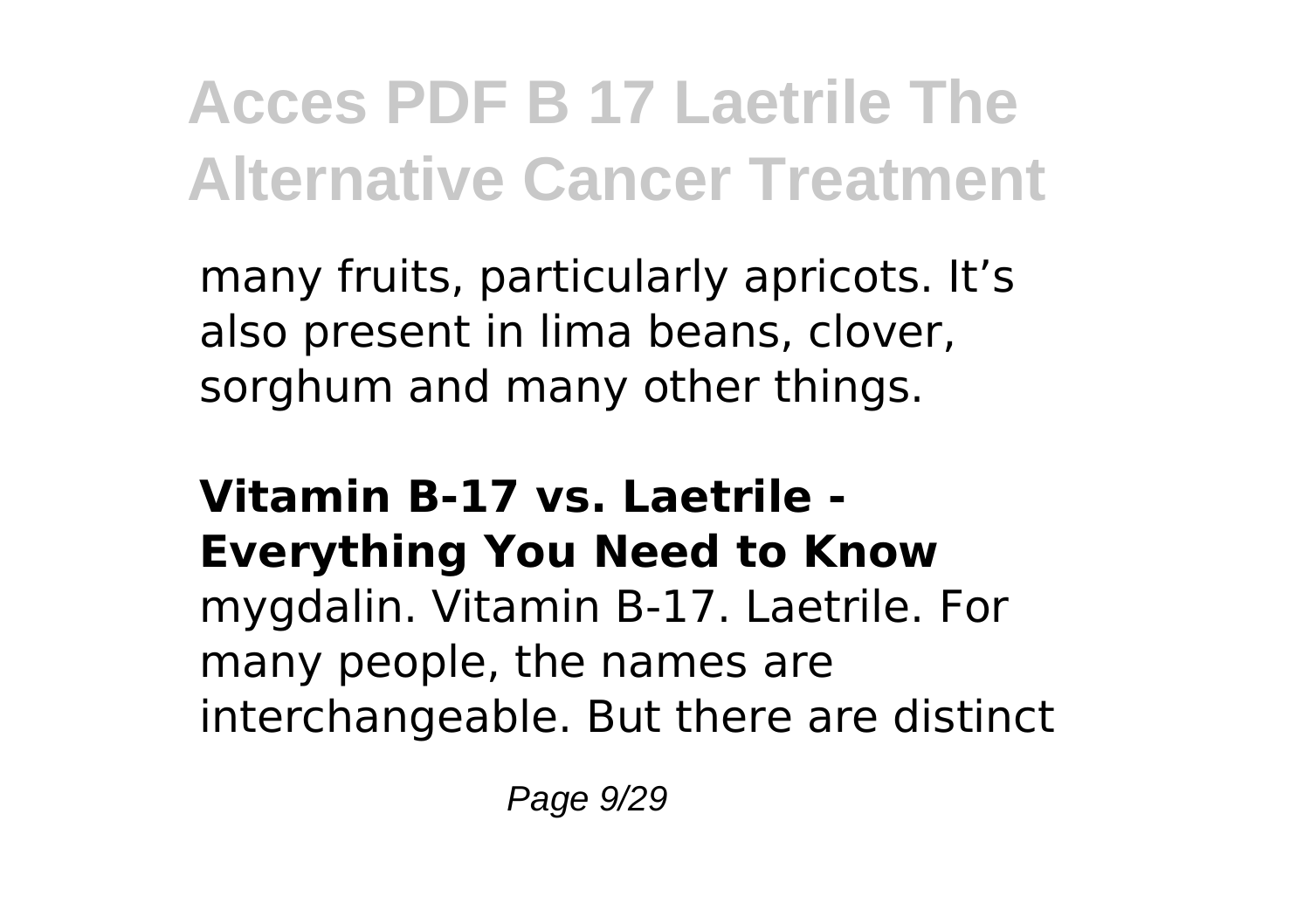differences. Amygdalin is a natural substance that's found in raw nuts like almonds and the seeds and kernels of many fruits, particularly apricots.It's also present in lima beans, clover, sorghum and many other things.

#### **Vitamin B-17 vs. Laetrile | The Cancer exchange ...**

Page 10/29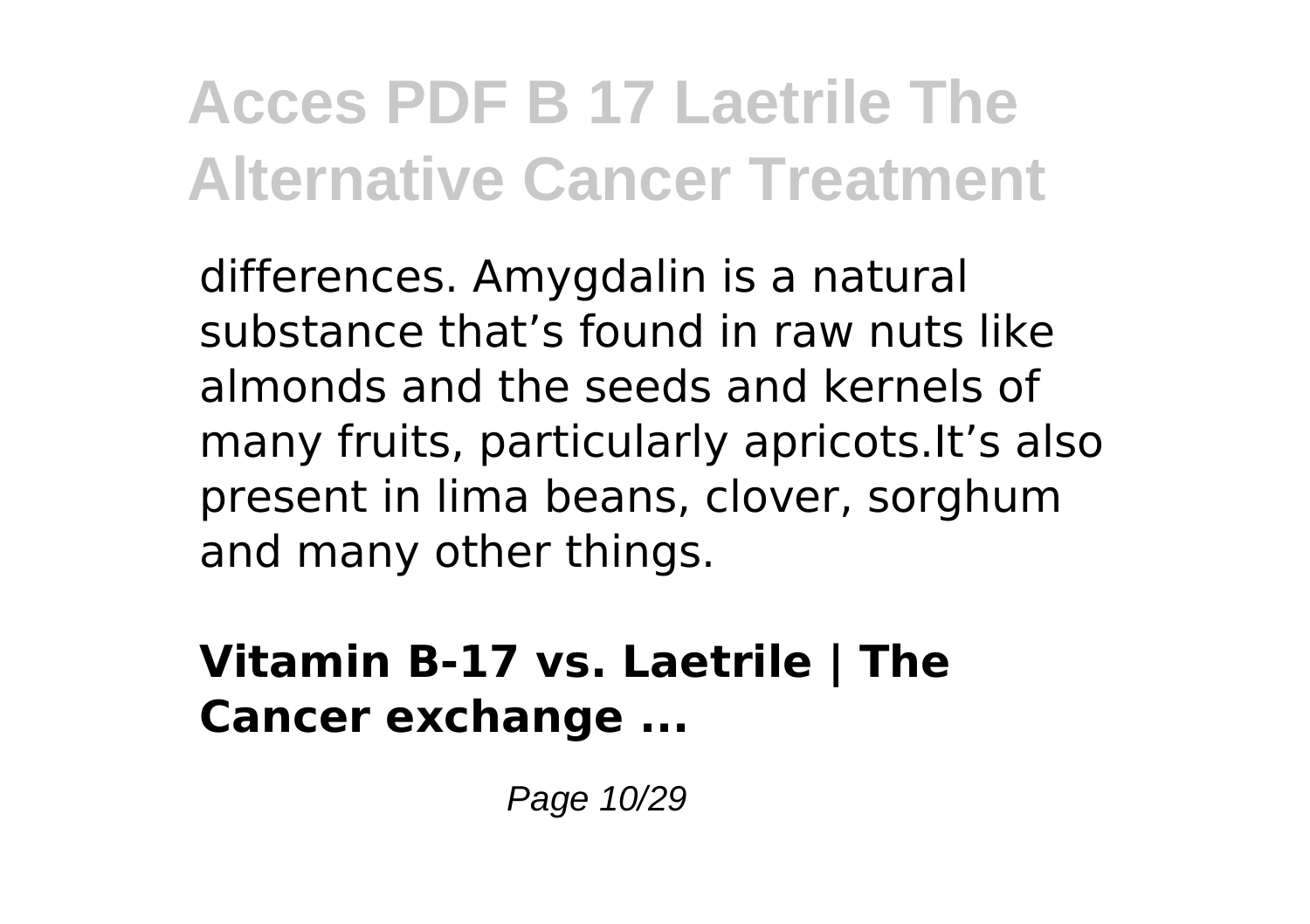B-17 / Laetrile: The Alternative Cancer Treatment Suppressed For Over 50 Years "A control for cancer is known, and it comes from nature, but it is not widely available to the public because it cannot be patented, and therefore is not commercially attractive to the pharmaceutical industry."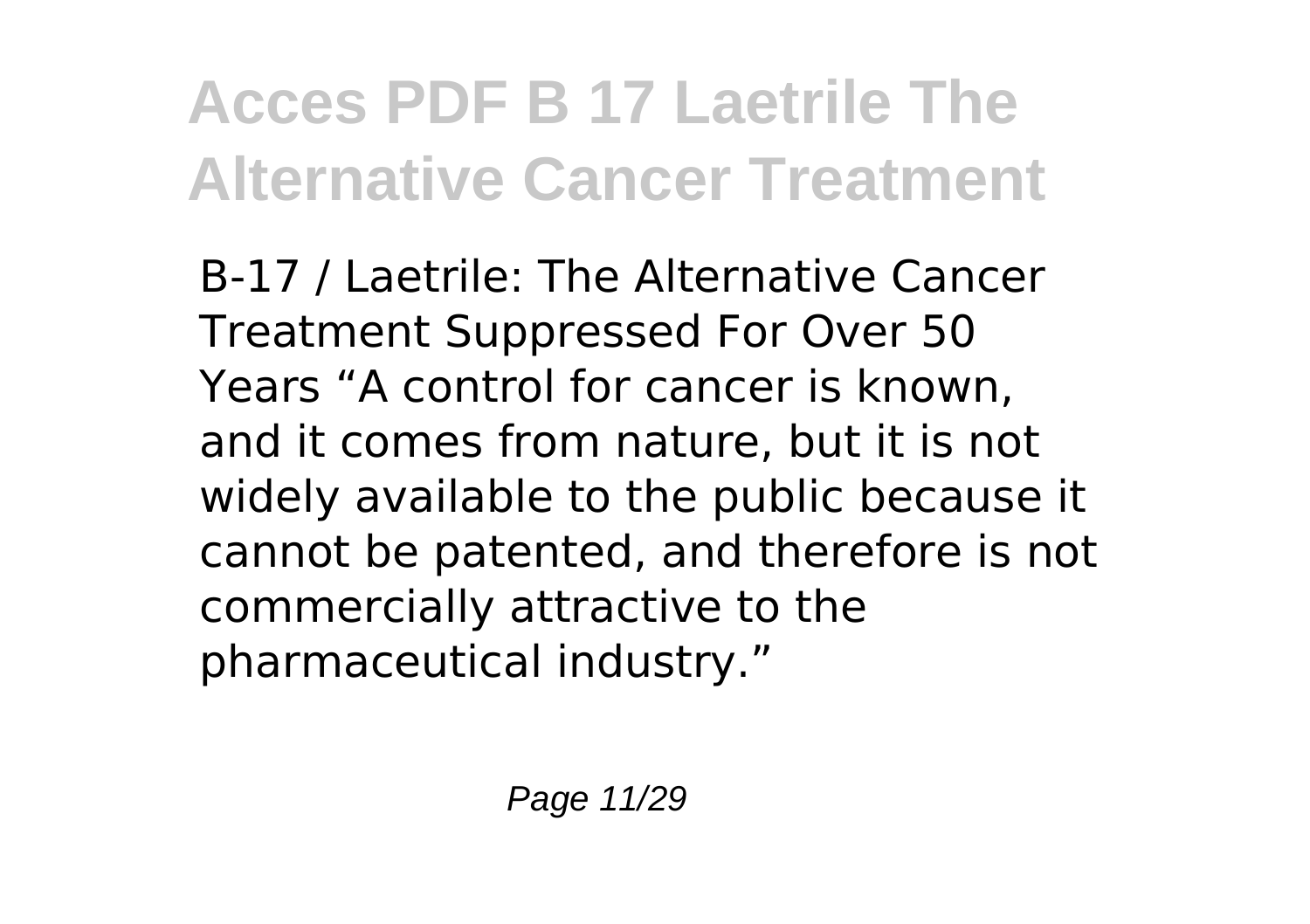#### **B-17 / Laetrile: The Alternative Cancer Treatment ...**

The Truth about 'Vitamin' B-17 This article looks in-depth at 'vitamin' B-17, its two most common forms - natural amygdalin and synthetic laetrile - the sources, the research, the claims and whether B-17 is a cancer 'cure' or has research to support it as a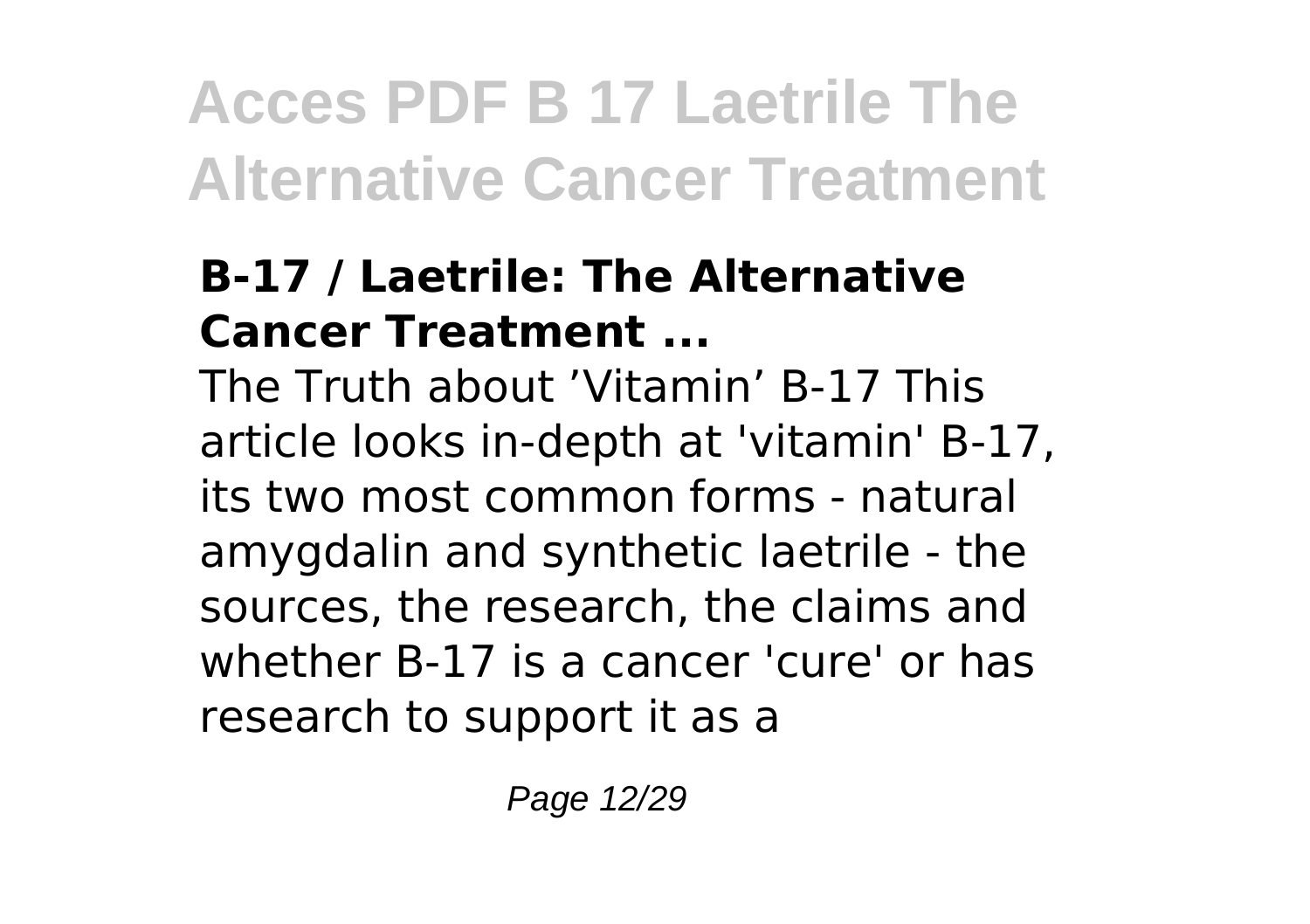complementary cancer therapy, or even an alternative cancer therapy.

#### **Alternative Cancer Treatment 'vitamin' B-17 | CANCERactive**

Laetrile (a.k.a. Vitamin B-17) is one of the most controversial topics in alternative and complimentary cancer treatments. The FDA considers laetrile,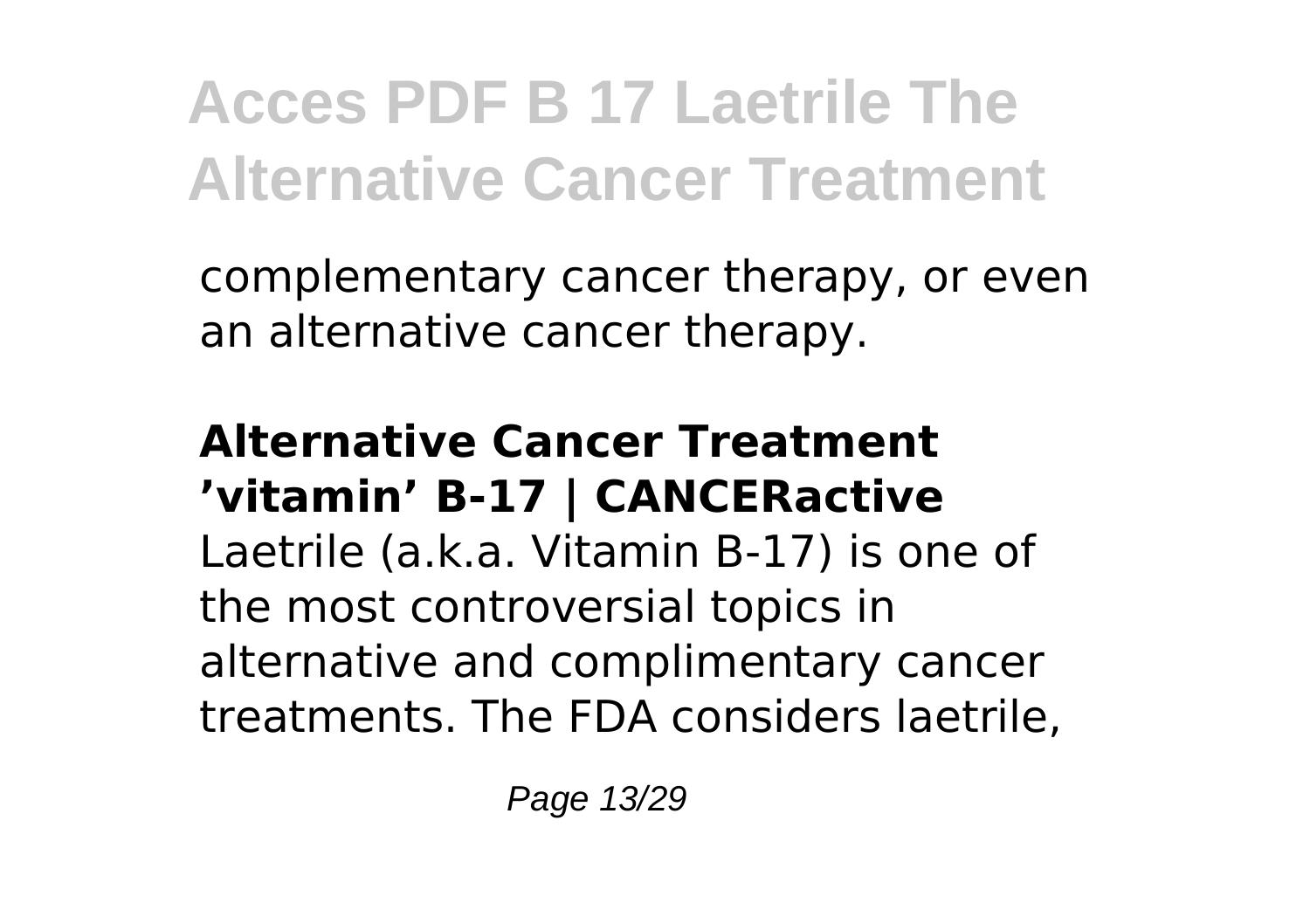which contains cyanide, to be "a highly toxic product that has not shown any effect on treating cancer."

#### **Laetrile / Vitamin B-17 | Connect4Hope**

Laetrile is often wrongly called amygdalin or vitamin B17. Rather, it is a drug that contains purified amygdalin —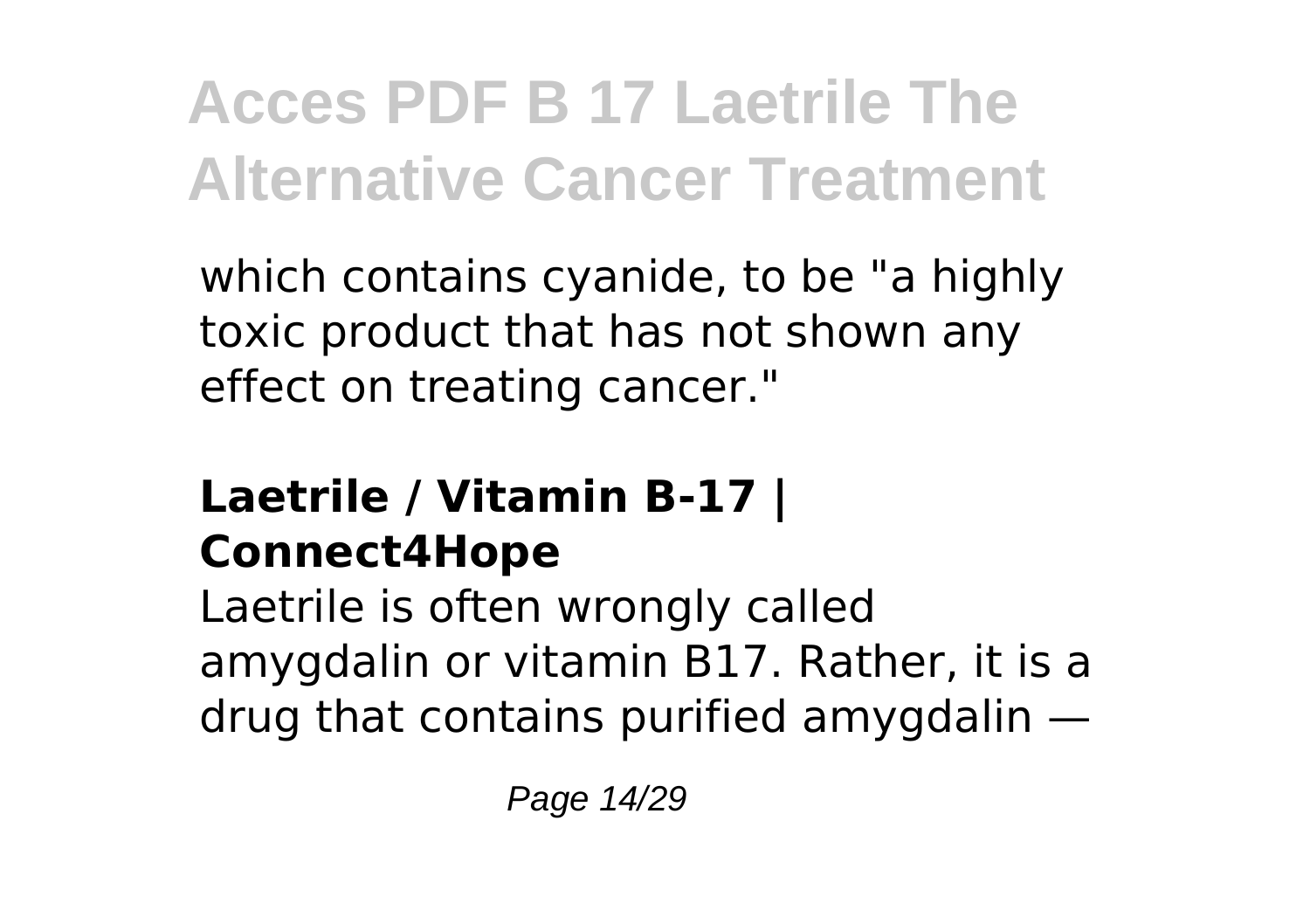a compound found in the seeds or kernels of many fruits, raw nuts, beans and ...

#### **Laetrile (Vitamin B17 or Amygdalin): Benefits, Myths and ...**

In 2007, bitter almonds were becoming popular throughout alternative medicine for their vitamin B-17 (laetrile) content.

Page 15/29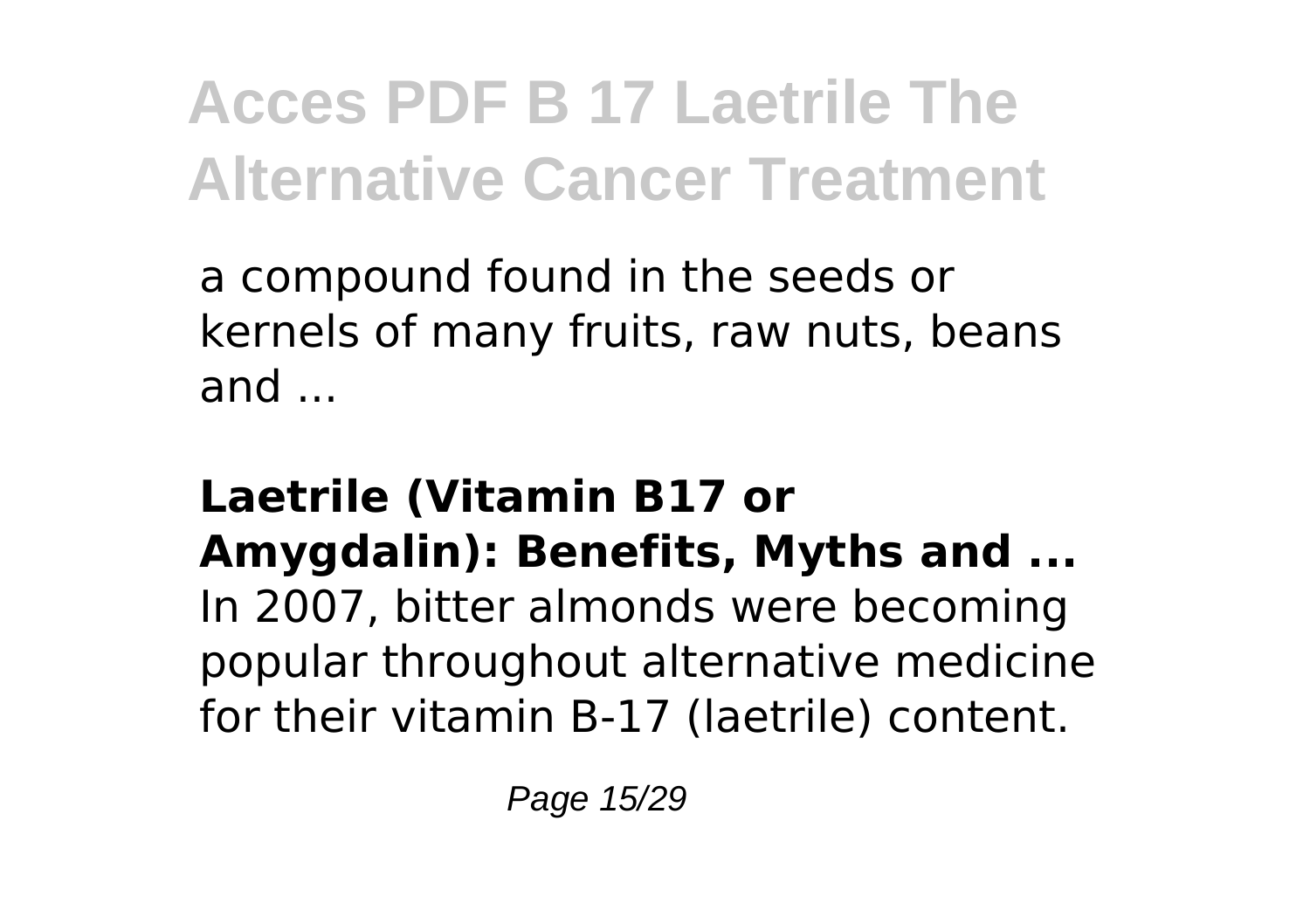Health food stores had stopped selling B-17 in the form of apricot seeds in 2002, due to armed raids. The F.D.A. openly banned apricot seeds and laetrile extracts, because they had been published as a cure for cancer.

#### **Forbidden Fruits: Whatever Medicinal Foods The F.D.A ...**

Page 16/29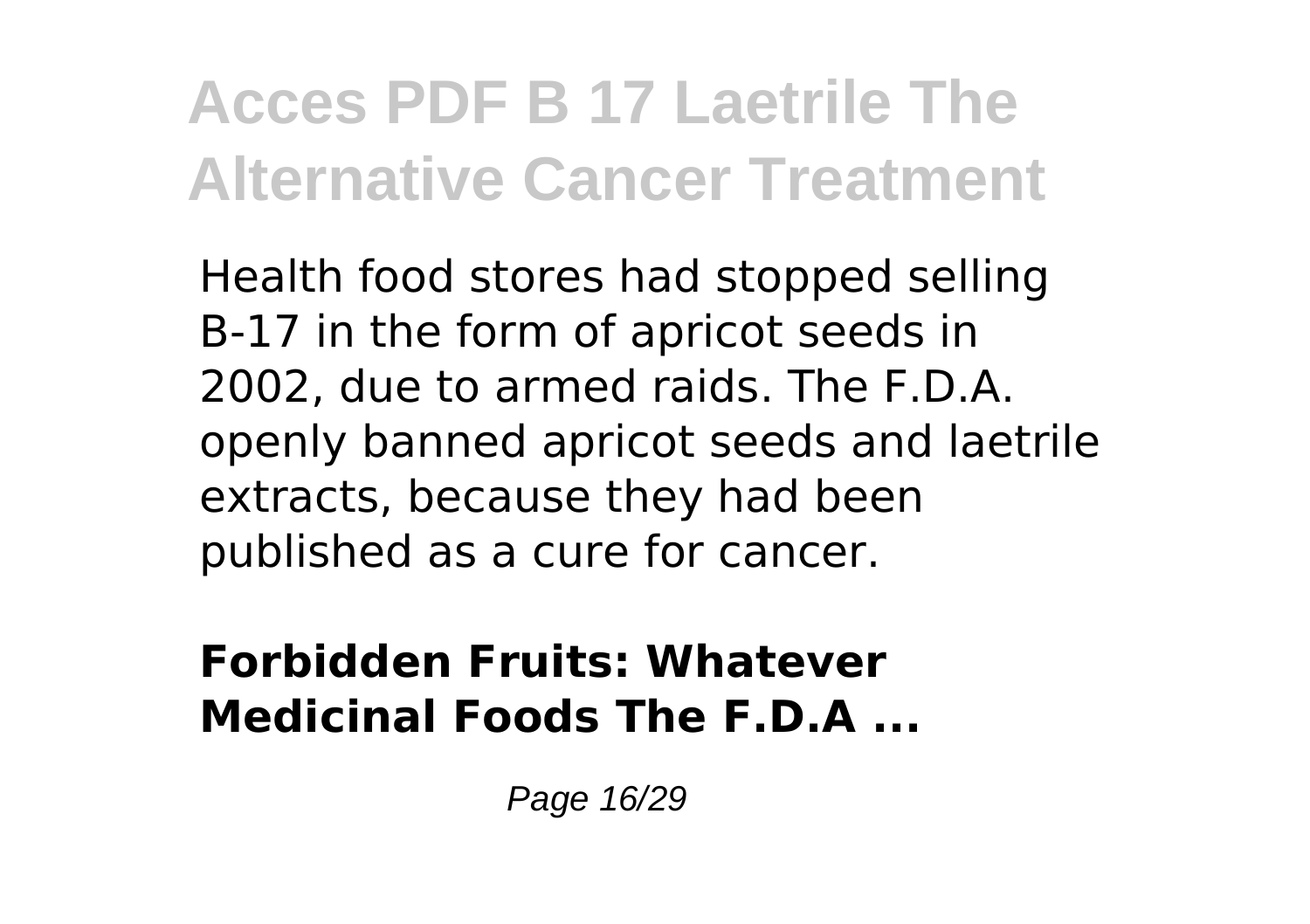The history of Vitamin b17/ laetrile. Laetrile or Vitamin B 17 is a compound that can be found in bitter almonds (which are illegal in the US) as well as in the pits of apricots, peaches, and cherries, and in the seeds of apples, strawberries, and red or black raspberries.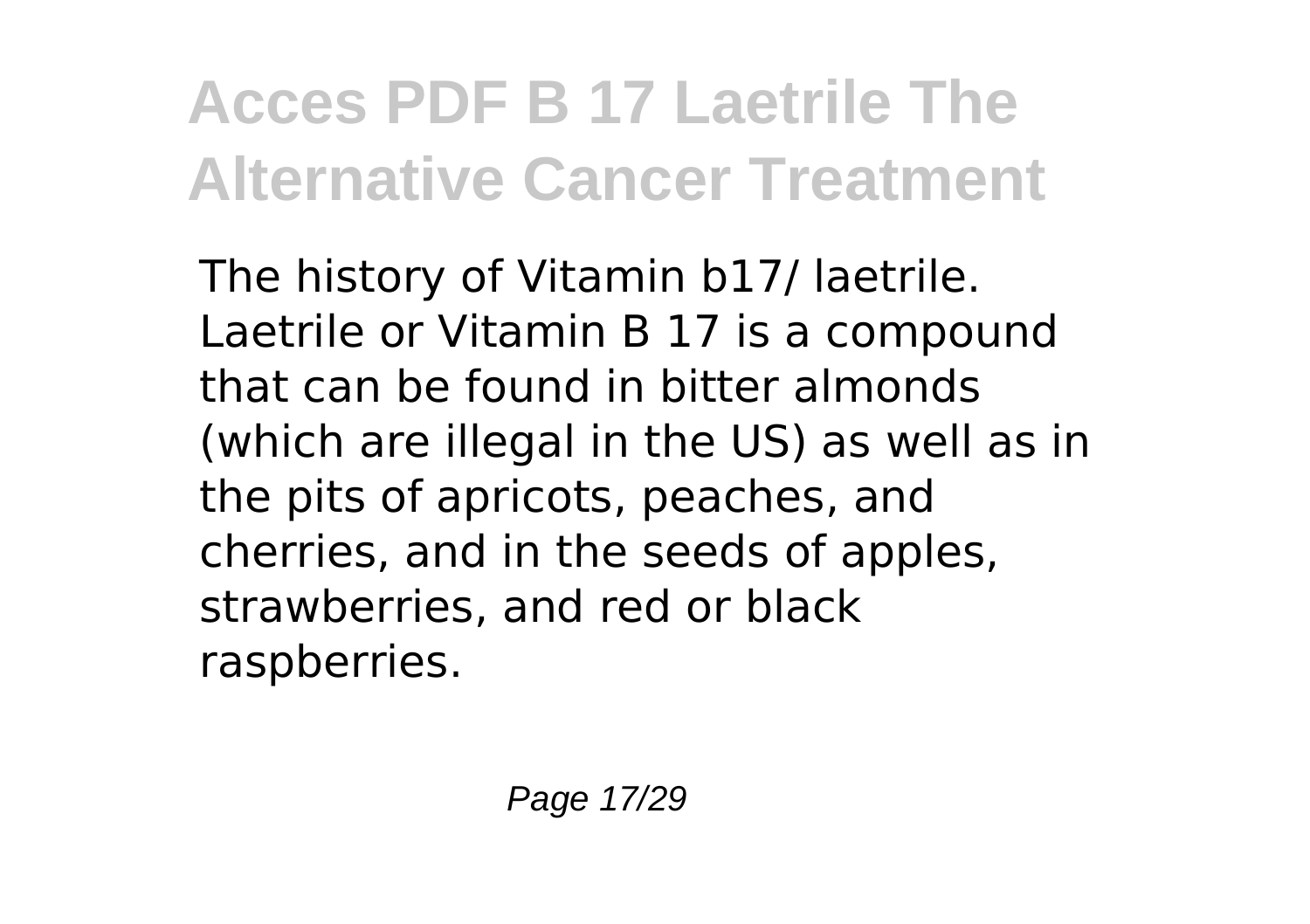#### **Laetrile ⁄ Healing Cancer with Alternative Methods**

Because of the properties of this product, this are the most common ways to describe amygdalin uses: Alternative cure treatment, alternative medicine, alternative or natural medicine. Considered a natural remedy, Vitamin b-17 also called Laetrile or Amygdalin is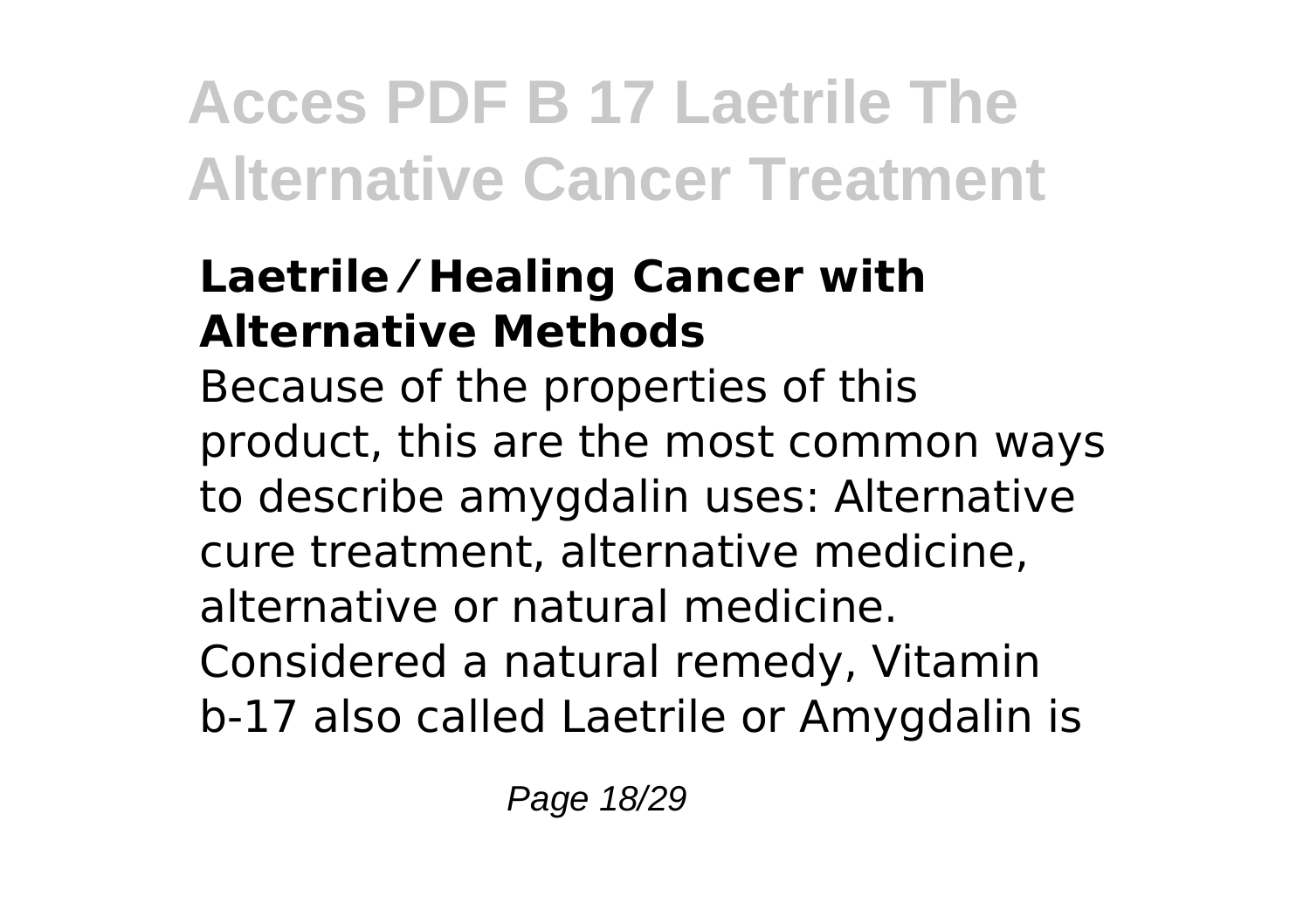used on natural chemotrapeutic process and as a preventive treatment for some human diseases.

#### **LaetrileOnline.com | Your #1 Source for Amygdalin Products!**

A partly man-made, purified form of amygdalin, known as Laetrile, was patented in the 1950s and became a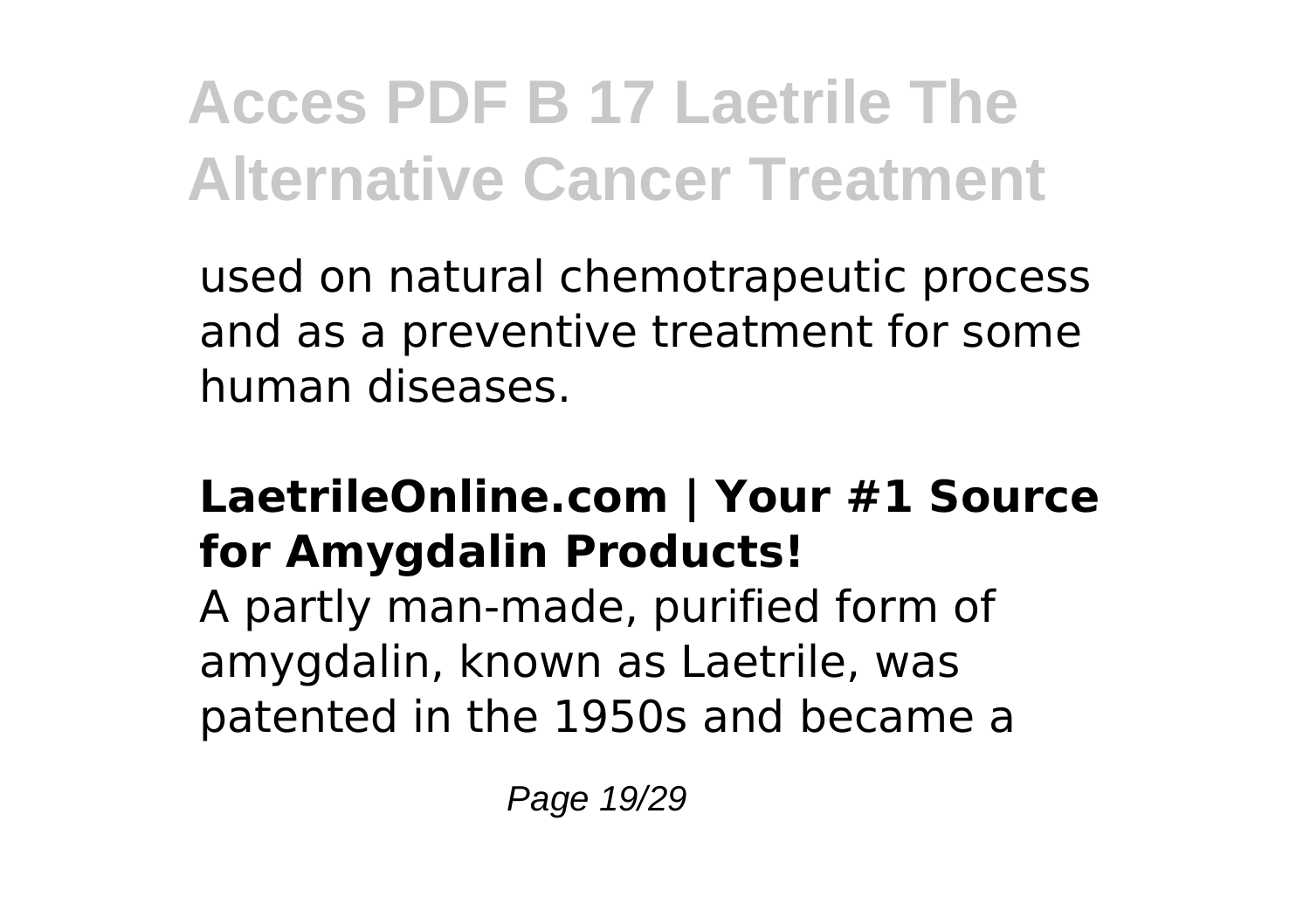popular alternative cancer treatment during the 1960s and '70s.

#### **Vitamin B17, Apricot Seeds, Amygdalin, Laetrile: Cancer ...**

However, if a person wishes to use B-17 as the primary cancer treatment, injectable Laetrile is usually chosen. Every 10 ccs (10ml) ampoule contains 3

Page 20/29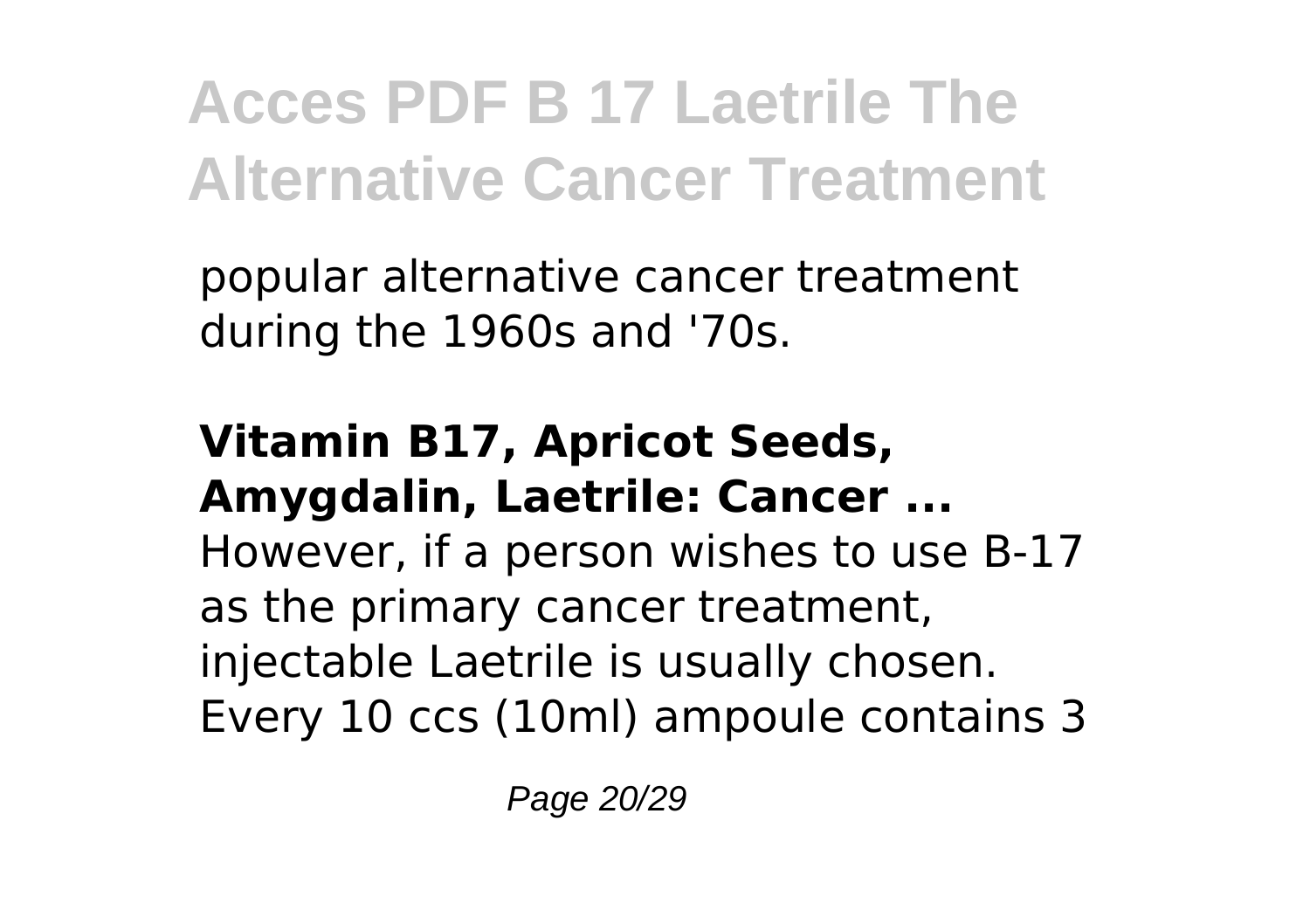grams of Laetrile and costs about \$8. The usual dose is 6 grams or \$16 a day. The course usually runs 21 days for a total of \$336. Ensure Success After Ordering Laetrile

**Laetrile B-17 – Natural Solutions 4 U** B-17, Amygdalin & Laetrile. Amygdalin is a natural substance that is found in raw

Page 21/29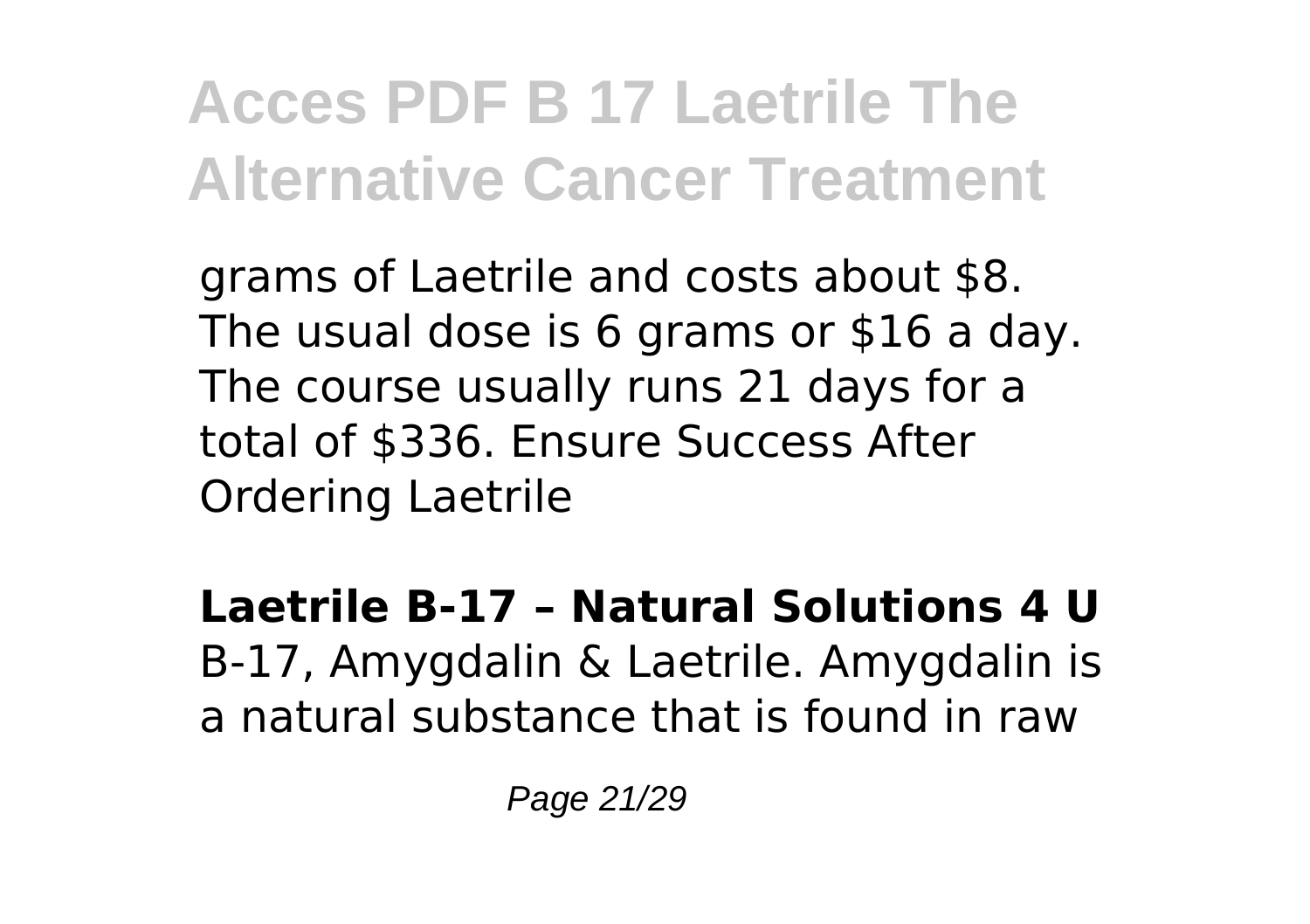nuts like almonds and the seeds and kernals of many fruits, particularly apricots. It is also present in Lima beans, clover, sorghum and many other things. Vitamin B-17 is extracted from the natural substances above and is considered a food component.\* Food components that are natural, non-toxic, water- soluble ...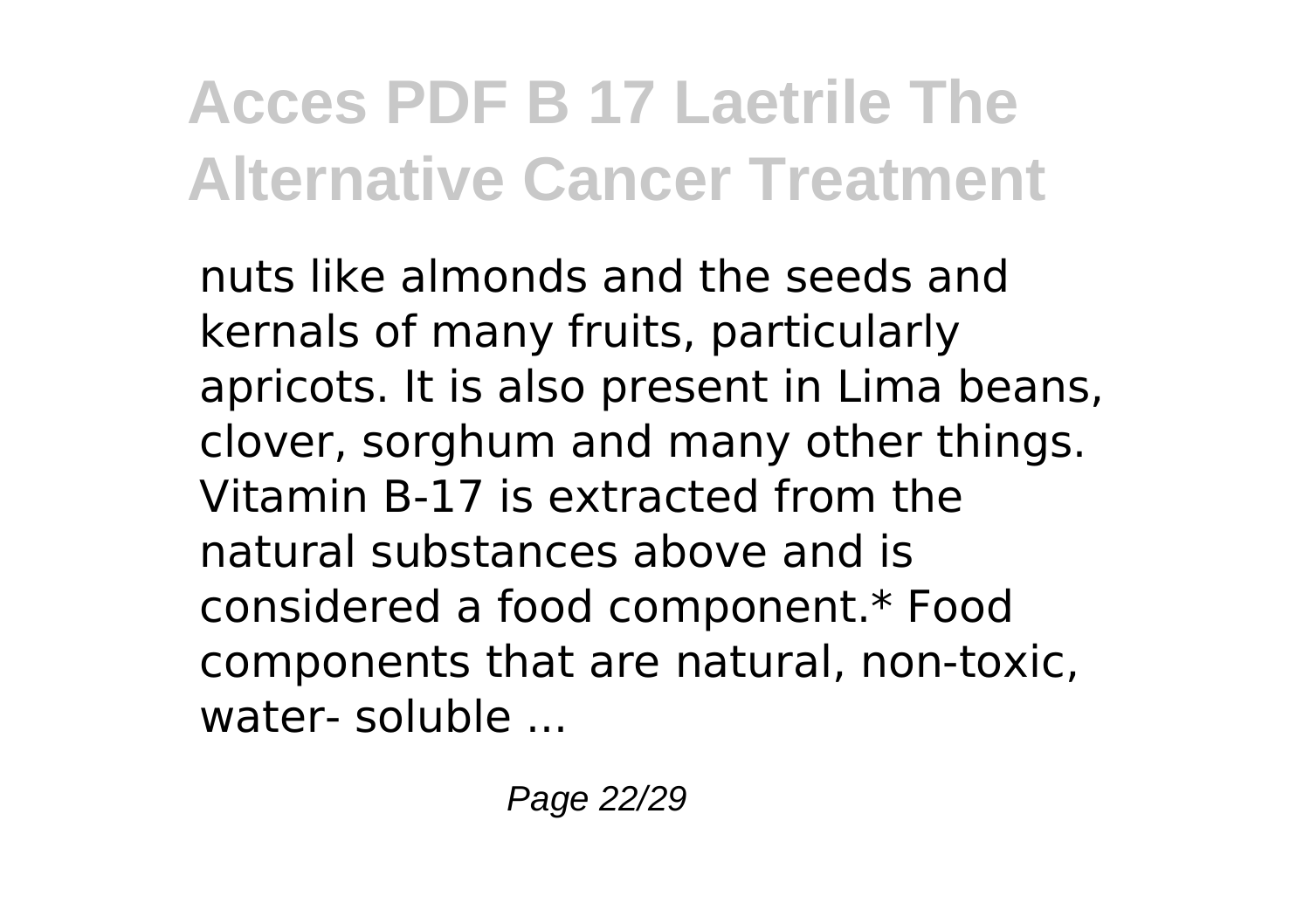#### **B-17 | Reno Integrative Medical Center**

Laetrile therapy is most often combined with a metabolic therapy program, which may include a high dose of vitamins, a special diet, and pancreatic enzymes. The exact dosage of vitamin B17 can vary based on several factors, including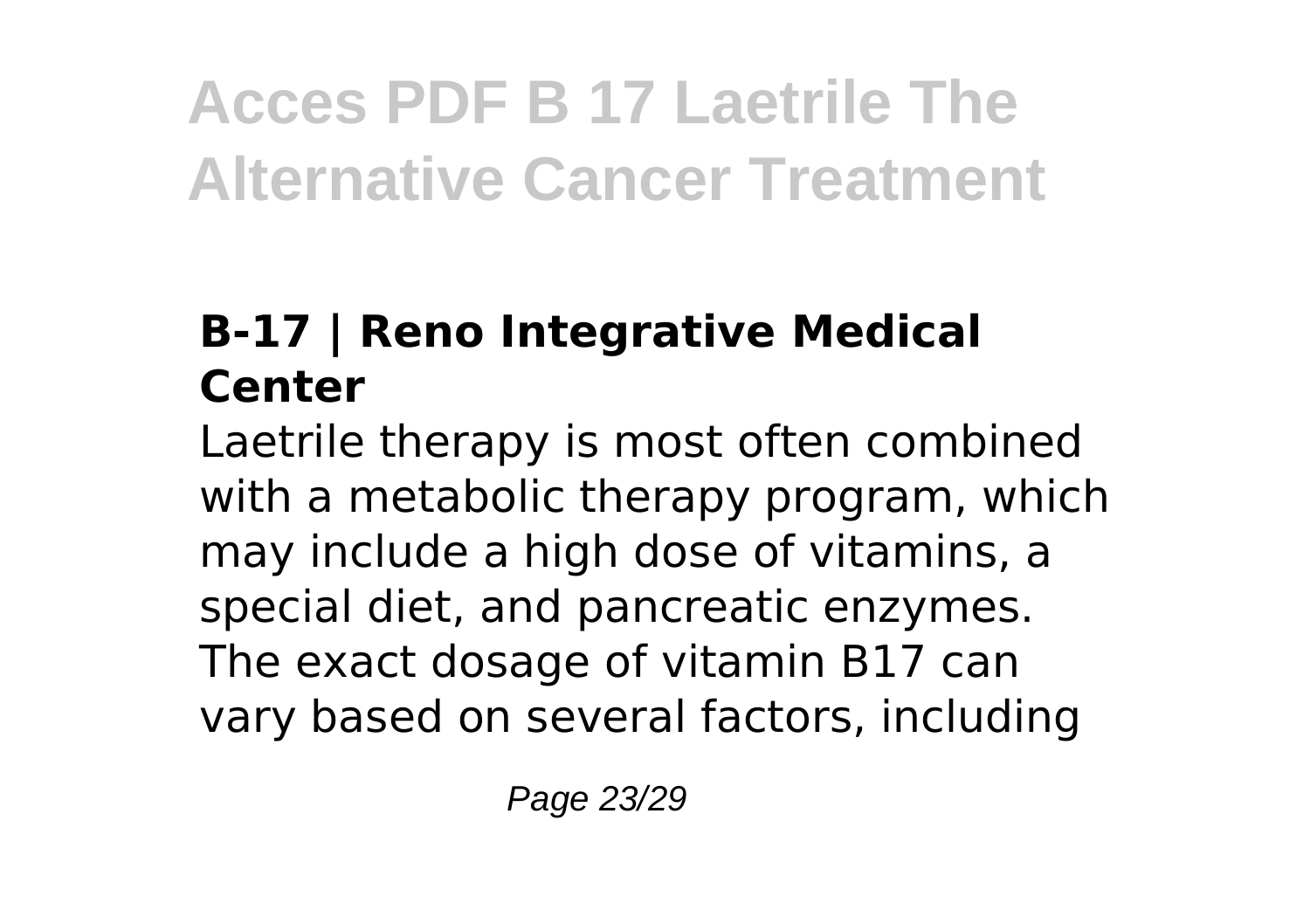the severity of the Cancer, the Cancer patient's personal health, and the patient's response to alternative therapy.

#### **B17 (Laetrile Therapy) | Immunity Therapy Center**

Laetrile In Apricot Kernels And Cancer Treatment Although laetrile (from

Page 24/29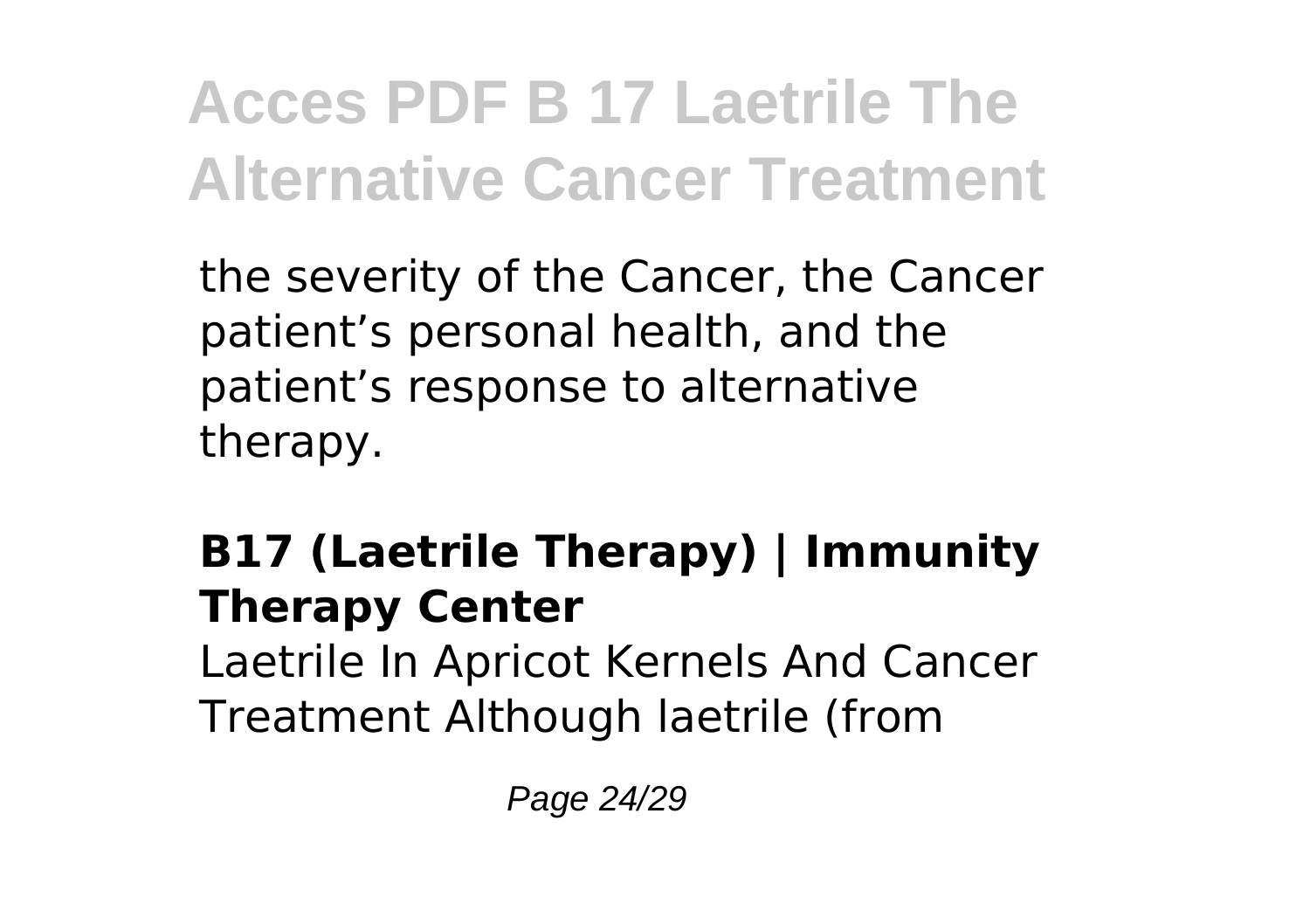apricot seeds) is a very good cancer treatment, it should not and must not be the primary cancer treatment for any cancer patient. Laetrile (or vitamin B17) therapy is one of the most popular and best known alternative cancer treatments.

#### **Vitamin B17 Laetrile: Using Apricot**

Page 25/29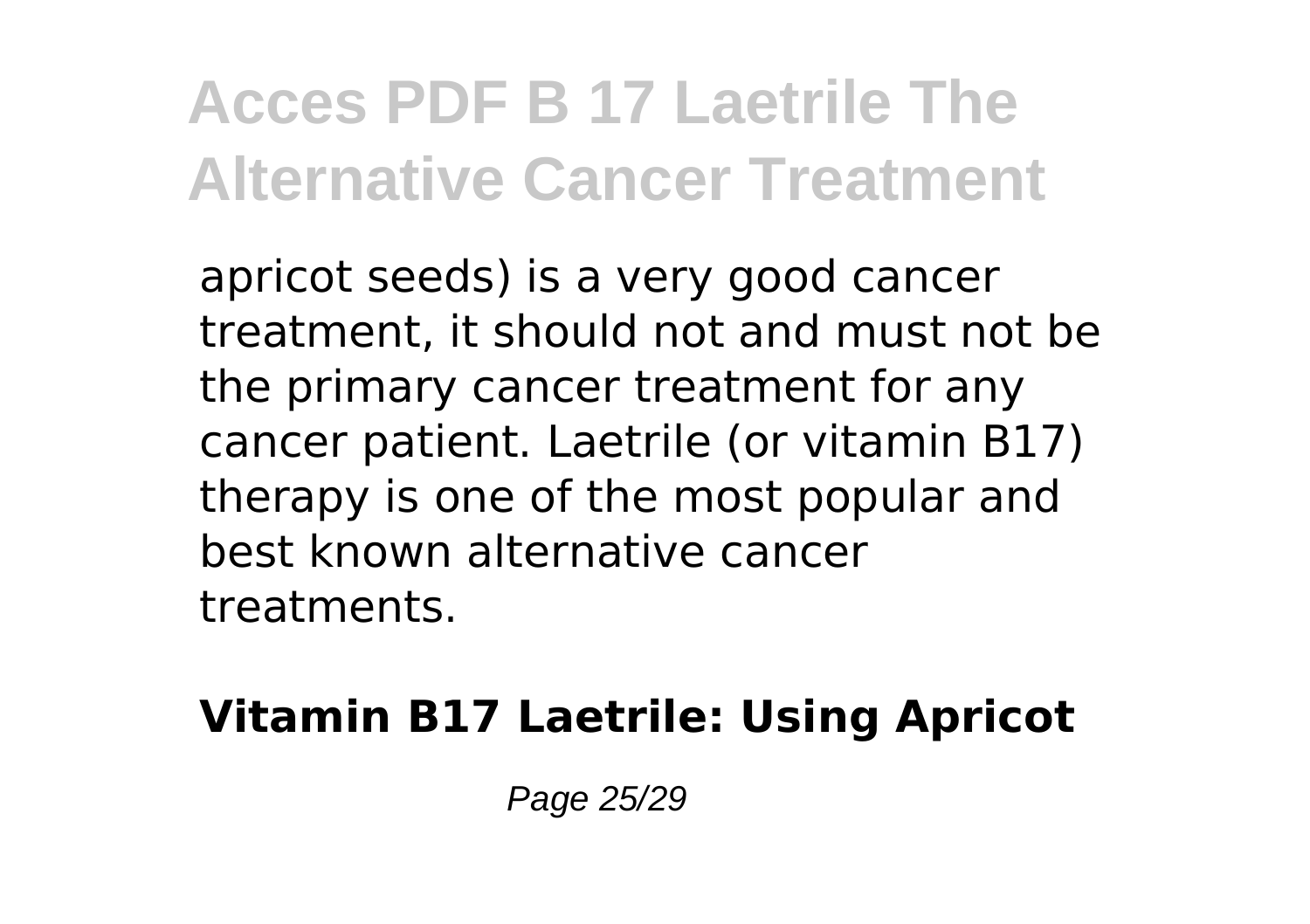#### **Seeds For Cancer Treatment**

As founding partners of CytoPharma de Mexico, where the production of laetrile, also known as vitamin b-17 or Amigdalina (Amygdalin), began more than 40 years ago, we produce the best, and most potent form of Amygdalin known to date. Pharmaceutical grade Laetrile, guarantees the best and purest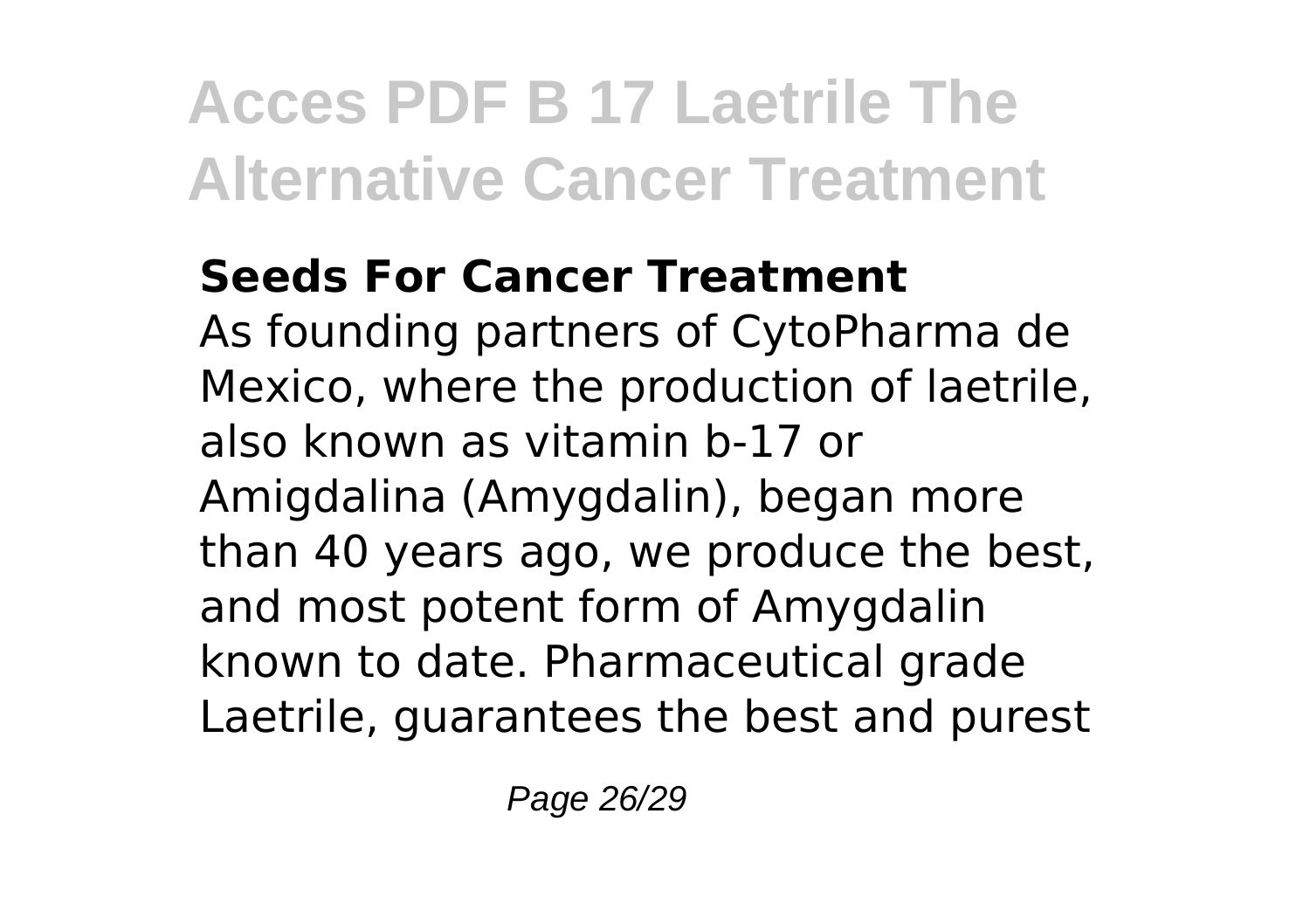form of Amygdalin (vitamin b-17).

#### **Inyectable Amygdalin B17 / Laetrile - Laetrile Supply**

Proponents consider amygdalin (Laetrile) an effective and natural alternative to conventional side-effect-ridden chemotherapy, with decades of safe use if administered by an experienced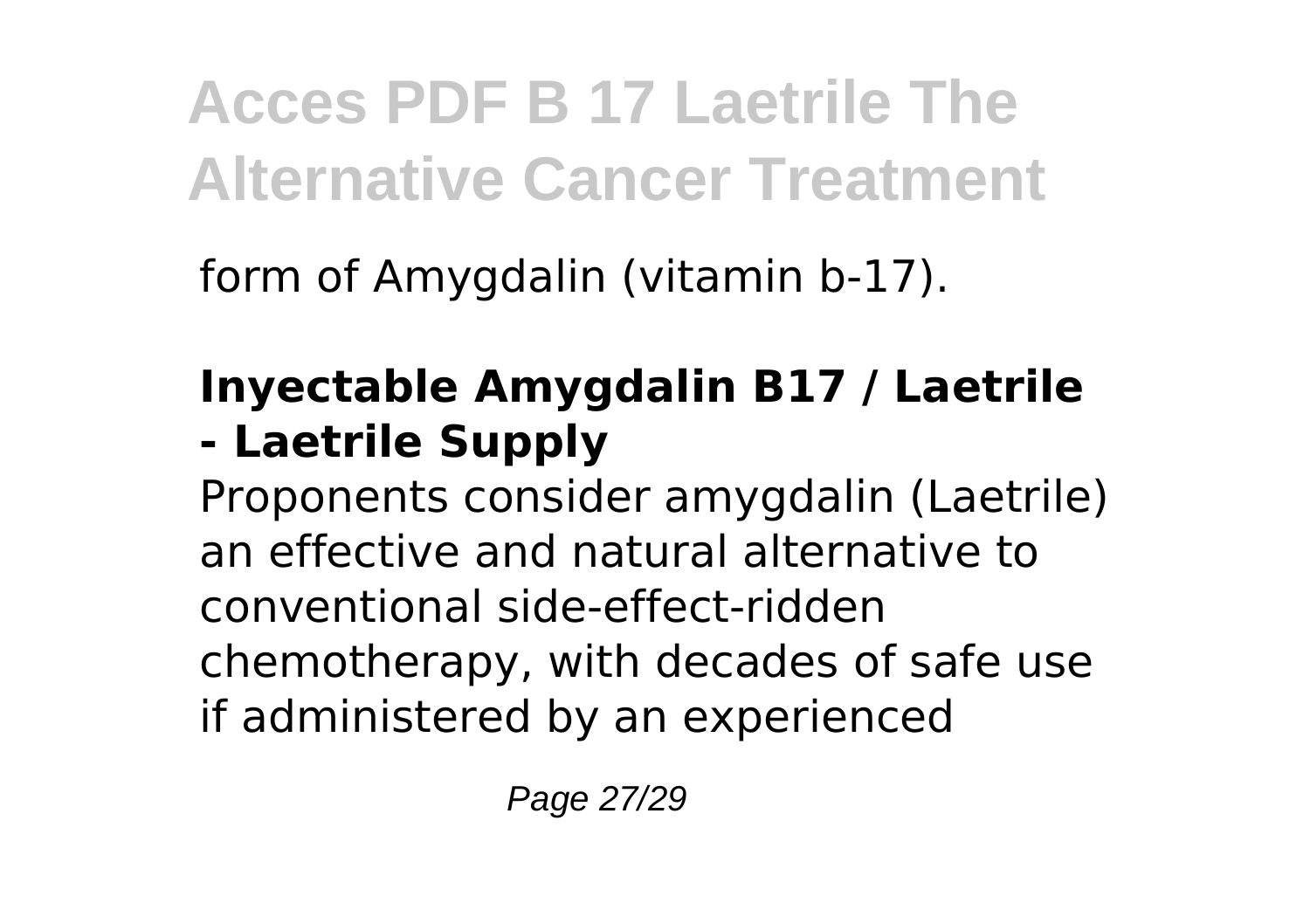practitioner, while the conventional medical establishment has, over the past five decades, predominantly labeled it a "fraud," a "cancer quackery," ineffective, and potentially toxic.